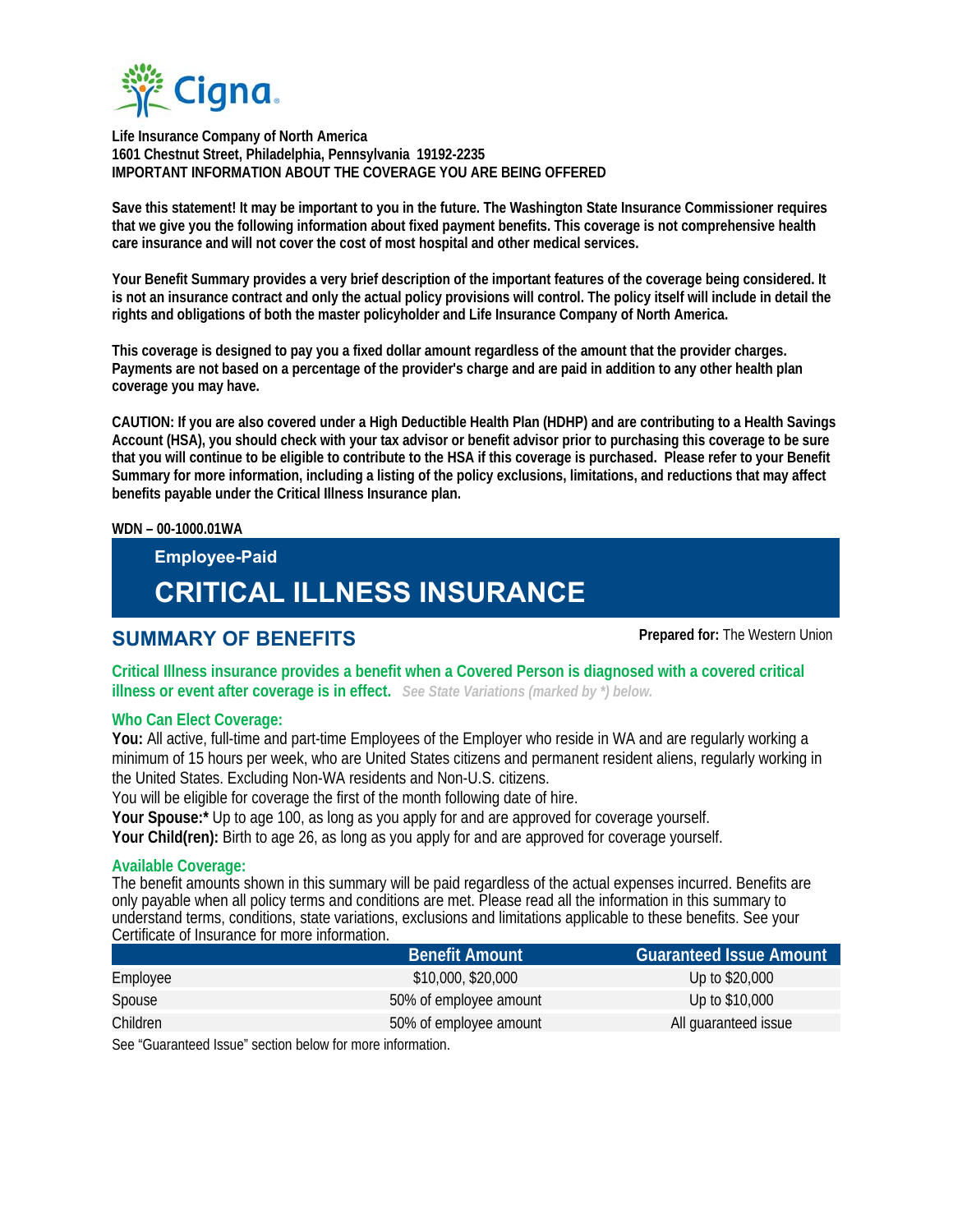| <b>Covered Critical Illnesses and Events</b><br><b>Benefit Amount %</b>                                                      |                                                                                                                                                                                                        |      |  |  |  |  |
|------------------------------------------------------------------------------------------------------------------------------|--------------------------------------------------------------------------------------------------------------------------------------------------------------------------------------------------------|------|--|--|--|--|
| Cancer                                                                                                                       | Uncontrolled/abnormal growth or spread of invasive malignant<br>cells.                                                                                                                                 | 100% |  |  |  |  |
| <b>Heart Attack</b>                                                                                                          | Includes two of the following that cause permanent loss of heart<br>contraction function: 1) Chest pains 2) EKG changes<br>3) Biochemical markers of heart tissue death.                               | 100% |  |  |  |  |
| <b>Stroke</b>                                                                                                                | Cerebrovascular event-for instance, cerebral hemorrhage-<br>confirmed by neuroimaging with neurological deficits lasting 96<br>hours or more.                                                          | 100% |  |  |  |  |
| Kidney Failure                                                                                                               | Chronic, irreversible function of both kidneys. Requires hemo-or<br>peritoneal dialysis.                                                                                                               | 100% |  |  |  |  |
| Major Organ Failure                                                                                                          | Includes: liver, lung, pancreas, kidney, or heart. Happens on first<br>hospitalized day for surgery.                                                                                                   | 100% |  |  |  |  |
| Amyotrophic Lateral Sclerosis                                                                                                | (Also known as Lou Gehrig's Disease) Motor neuron disease<br>resulting in muscular weakness and atrophy.                                                                                               | 100% |  |  |  |  |
| Paralysis                                                                                                                    | Complete, permanent loss of use of two or more limbs due to a<br>disease.                                                                                                                              | 100% |  |  |  |  |
| <b>Blindness</b>                                                                                                             | Irreversible sight reduction in both eyes; Best corrected single<br>eye visual acuity less than 20/200 (E-Chart) or 6/60 (Metric) or<br>with visual field reduction (both eyes) to 20 degrees or less. | 100% |  |  |  |  |
| Coronary Artery Disease<br>(Surgery)                                                                                         | Heart disease/angina requiring coronary artery bypass surgery,<br>as indicated by angiographic test results.                                                                                           | 25%* |  |  |  |  |
| Carcinoma in Situ                                                                                                            | Non-invasive malignant tumor.                                                                                                                                                                          | 25%* |  |  |  |  |
| * If covered person received the 25% benefit, the remaining 75% benefit will be available for a diagnosis of another covered |                                                                                                                                                                                                        |      |  |  |  |  |

*\* If covered person received the 25% benefit, the remaining 75% benefit will be available for a diagnosis of another covered condition.*

These are summarized definitions only. To be eligible for coverage, the covered Critical Illness or event must meet the definitions and other terms and conditions set forth in the group policy.

| <b>Additional Benefits</b>      |                                                                                                                                                                                                                                                                                    |      |
|---------------------------------|------------------------------------------------------------------------------------------------------------------------------------------------------------------------------------------------------------------------------------------------------------------------------------|------|
| <b>Health Screening Benefit</b> | Examples include (but are not limited to) mammography, bone<br>marrow testing, pap smear (for women over age 18), breast<br>ultrasound, colonoscopy, and certain blood tests.                                                                                                      | \$50 |
| Recurrence Benefit              | Provides An additional benefit equal to 100 % of the benefit amount and percentage for<br>the diagnosis of a subsequent and same covered condition that has received a benefit<br>payout from a previous diagnosis, after a 12 month separation period from previous<br>diagnosis. |      |

# **Employee's Semi-Monthly Cost of Coverage:**

### **Benefit Amount: \$10,000**

|          | Employee            |         | <b>Employee + Spouse</b> |          | Employee + Children |         | Employee + Family |          |
|----------|---------------------|---------|--------------------------|----------|---------------------|---------|-------------------|----------|
| Age      | <b>Non-Tobaccol</b> | Tobacco | Non-Tobacco              | Tobacco  | Non-Tobacco         | Tobacco | Non-Tobacco       | Tobacco  |
| $<$ 25   | \$1.89              | \$2.20  | \$3.33                   | \$3.83   | \$2.05              | \$2.36  | \$3.50            | \$3.99   |
| 25 to 29 | \$2.11              | \$2.67  | \$3.68                   | \$4.57   | \$2.28              | \$2.84  | \$3.85            | \$4.73   |
| 30 to 34 | \$2.66              | \$3.74  | \$4.53                   | \$6.21   | \$2.83              | \$3.90  | \$4.69            | \$6.38   |
| 35 to 39 | \$3.46              | \$5.65  | \$5.92                   | \$9.44   | \$3.63              | \$5.81  | \$6.09            | \$9.61   |
| 40 to 44 | \$4.41              | \$7.69  | \$7.43                   | \$12.70  | \$4.58              | \$7.86  | \$7.60            | \$12.86  |
| 45 to 49 | \$6.33              | \$12.02 | \$10.45                  | \$19.51  | \$6.49              | \$12.18 | \$10.62           | \$19.67  |
| 50 to 54 | \$9.18              | \$17.40 | \$14.80                  | \$27.84  | \$9.34              | \$17.57 | \$14.97           | \$28.01  |
| 55 to 59 | \$12.65             | \$23.80 | \$20.29                  | \$37.85  | \$12.82             | \$23.96 | \$20.45           | \$38.01  |
| 60 to 64 | \$16.81             | \$30.30 | \$26.63                  | \$47.79  | \$16.98             | \$30.46 | \$26.80           | \$47.96  |
| 65 to 69 | \$20.10             | \$34.67 | \$32.33                  | \$55.02  | \$20.26             | \$34.83 | \$32.50           | \$55.19  |
| 70 to 74 | \$28.59             | \$46.12 | \$45.18                  | \$72.97  | \$28.75             | \$46.28 | \$45.35           | \$73.14  |
| 75 to 79 | \$35.45             | \$54.11 | \$58.59                  | \$86.86  | \$35.61             | \$54.27 | \$58.75           | \$87.02  |
| 80 to 84 | \$42.88             | \$65.72 | \$70.97                  | \$105.19 | \$43.05             | \$65.88 | \$71.13           | \$105.36 |
| 85 to 89 | \$60.39             | \$74.93 | \$99.51                  | \$121.95 | \$60.56             | \$75.09 | \$99.68           | \$122.11 |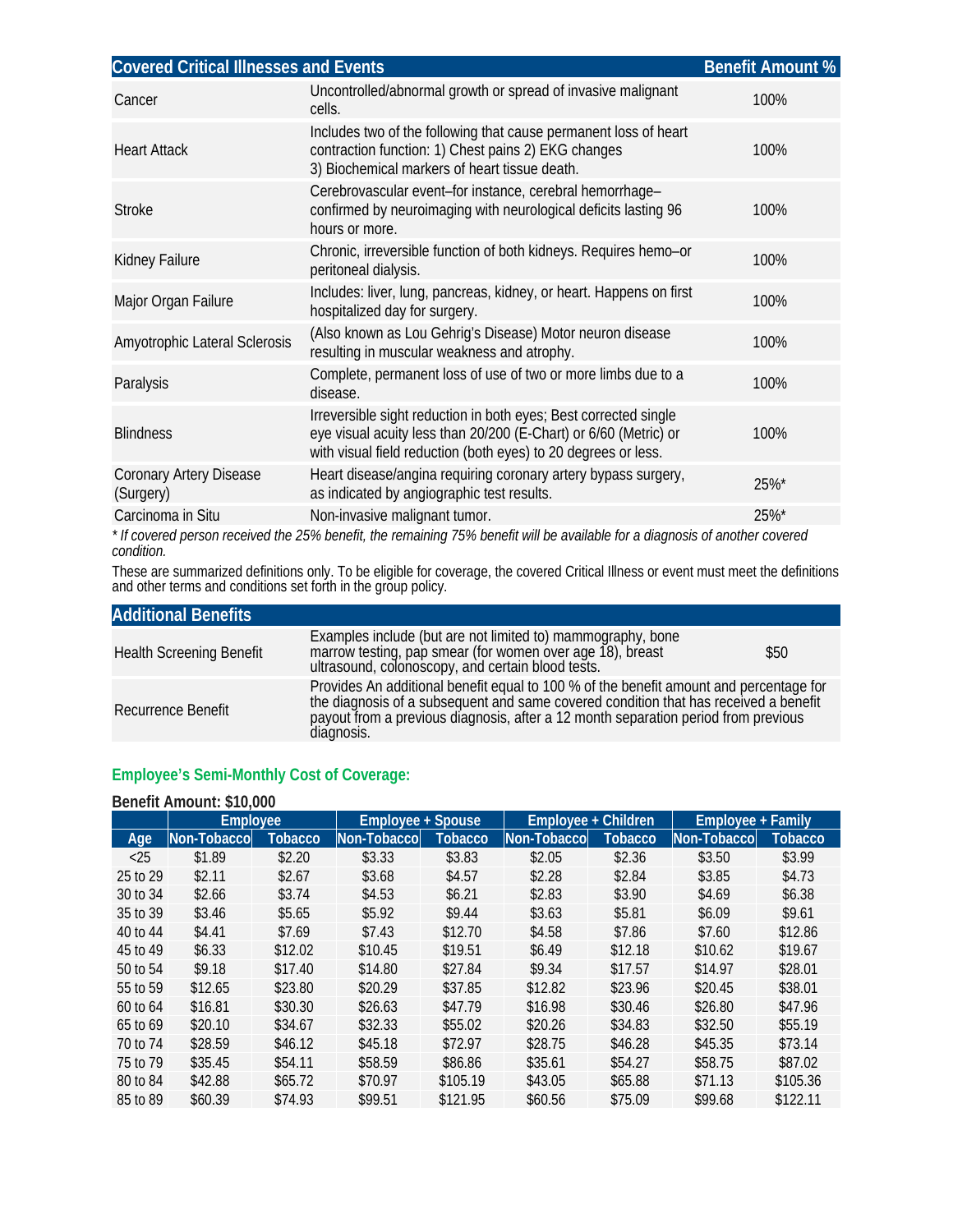|          | <b>Employee</b>     |         | Employee + Spouse |                | Employee + Children |                | Emplovee + Family'  |          |
|----------|---------------------|---------|-------------------|----------------|---------------------|----------------|---------------------|----------|
| Age      | <b>Non-Tobaccol</b> | Tobacco | Non-Tobaccol      | <b>Tobacco</b> | Non-Tobacco         | <b>Tobacco</b> | <b>Non-Tobaccol</b> | Tobacco  |
| 90 to 94 | \$60.39             | \$74.93 | \$99.51           | \$121.95       | \$60.56             | \$75.09        | \$99.68             | \$122.11 |
| $95+$    | \$60.39             | \$74.93 | \$99.51           | \$121.95       | \$60.56             | \$75.09        | \$99.68             | \$122.11 |

| Benefit Amount: \$20,000 |                 |          |                          |          |                     |                |                          |          |
|--------------------------|-----------------|----------|--------------------------|----------|---------------------|----------------|--------------------------|----------|
|                          | <b>Employee</b> |          | <b>Employee + Spouse</b> |          | Employee + Children |                | <b>Employee + Family</b> |          |
| Age                      | Non-Tobacco     | Tobacco  | Non-Tobacco              | Tobacco  | Non-Tobacco         | <b>Tobacco</b> | Non-Tobacco              | Tobacco  |
| $<$ 25                   | \$2.89          | \$3.50   | \$4.89                   | \$5.88   | \$3.18              | \$3.79         | \$5.18                   | \$6.17   |
| 25 to 29                 | \$3.33          | \$4.45   | \$5.59                   | \$7.36   | \$3.62              | \$4.74         | \$5.88                   | \$7.65   |
| 30 to 34                 | \$4.44          | \$6.58   | \$7.28                   | \$10.65  | \$4.73              | \$6.87         | \$7.57                   | \$10.94  |
| 35 to 39                 | \$6.03          | \$10.40  | \$10.07                  | \$17.11  | \$6.32              | \$10.69        | \$10.36                  | \$17.40  |
| 40 to 44                 | \$7.94          | \$14.49  | \$13.09                  | \$23.62  | \$8.23              | \$14.78        | \$13.38                  | \$23.91  |
| 45 to 49                 | \$11.77         | \$23.15  | \$19.13                  | \$37.24  | \$12.06             | \$23.44        | \$19.42                  | \$37.53  |
| 50 to 54                 | \$17.46         | \$33.92  | \$27.83                  | \$53.91  | \$17.75             | \$34.21        | \$28.12                  | \$54.20  |
| 55 to 59                 | \$24.42         | \$46.71  | \$38.80                  | \$73.92  | \$24.71             | \$47.00        | \$39.09                  | \$74.21  |
| 60 to 64                 | \$32.74         | \$59.70  | \$51.49                  | \$93.81  | \$33.03             | \$59.99        | \$51.78                  | \$94.10  |
| 65 to 69                 | \$39.30         | \$68.44  | \$62.89                  | \$108.27 | \$39.59             | \$68.73        | \$63.18                  | \$108.56 |
| 70 to 74                 | \$56.28         | \$91.35  | \$88.59                  | \$144.17 | \$56.57             | \$91.64        | \$88.88                  | \$144.46 |
| 75 to 79                 | \$70.00         | \$107.33 | \$115.40                 | \$171.94 | \$70.29             | \$107.62       | \$115.69                 | \$172.23 |
| 80 to 84                 | \$84.87         | \$130.54 | \$140.16                 | \$208.61 | \$85.16             | \$130.83       | \$140.45                 | \$208.90 |
| 85 to 89                 | \$119.90        | \$148.97 | \$197.25                 | \$242.12 | \$120.19            | \$149.26       | \$197.54                 | \$242.41 |
| 90 to 94                 | \$119.90        | \$148.97 | \$197.25                 | \$242.12 | \$120.19            | \$149.26       | \$197.54                 | \$242.41 |
| $95+$                    | \$119.90        | \$148.97 | \$197.25                 | \$242.12 | \$120.19            | \$149.26       | \$197.54                 | \$242.41 |

Costs are subject to change. Actual per pay period premiums may differ slightly due to rounding.<br>The policy's rate structure is based on attained age, which means the premium can increase due to the increase in your *age.* 

#### **Important Policy Provisions and Definitions:**

**Covered Person:** An eligible person who is enrolled for coverage under the Policy.

**Covered Loss:** A loss that is specified in the Policy in the Schedule of Benefits section and suffered by the Covered Person within the applicable time period described in the Policy.

**When your coverage begins:** Coverage begins on the later of the program's effective date, the date you become eligible, the first of the month following the date your completed enrollment form is received, or if evidence of insurability is required, the first of the month after we have approved you (or your dependent) for coverage in writing, unless otherwise agreed upon by Cigna. Your coverage will not begin unless you are actively at work on the effective date. Coverage for all Covered Persons will not begin on the effective date if the covered person is confined to a hospital, facility or at home, disabled or receiving disability benefits or unable to perform activities of daily living.

**When your coverage ends:** Coverage ends on the earliest of the date you and your dependents are no longer eligible, the date the group policy is no longer in force, or the date for the last period for which required premiums are paid. For your dependent, coverage also ends when your coverage ends, when their premiums are not paid or when they are no longer eligible. (Under certain circumstances, your coverage may be continued. Be sure to read the provisions in your Certificate about when coverage may continue.)

**30 Day Right To Examine Certificate:** If a Covered Person is not satisfied with the Certificate of Insurance for any reason, it may be returned to us within 30 days after receipt. We will return any premium that has been paid and the Certificate will be void as if it had never been issued.

#### **Benefit Reductions, Common Exclusions and Limitations:**

**Benefit Limits:** No more than 100% of the Benefit Amount will ever be paid per Covered Person (unless Additional Critical Illness Benefit or Recurrence coverage is also provided).

**Exclusions:** In addition to any benefit-specific exclusions, benefits will not be paid for any covered Critical Illness that is caused directly or indirectly, in whole or in part by any of the following: • intentionally self-inflicted Injury, suicide or any attempt thereat while sane or insane; • commission or attempt to commit a felony or an assault; • declared or undeclared war or act of war; • a covered Critical Illness that results from active duty service in the military, naval or air force of any country or international organization(upon our receipt of proof of service, we will refund any premium paid for this time; Reserve or National Guard active duty training is not excluded unless it extends beyond 31 days). *Actual policy terms may vary depending on your plan design and location.*